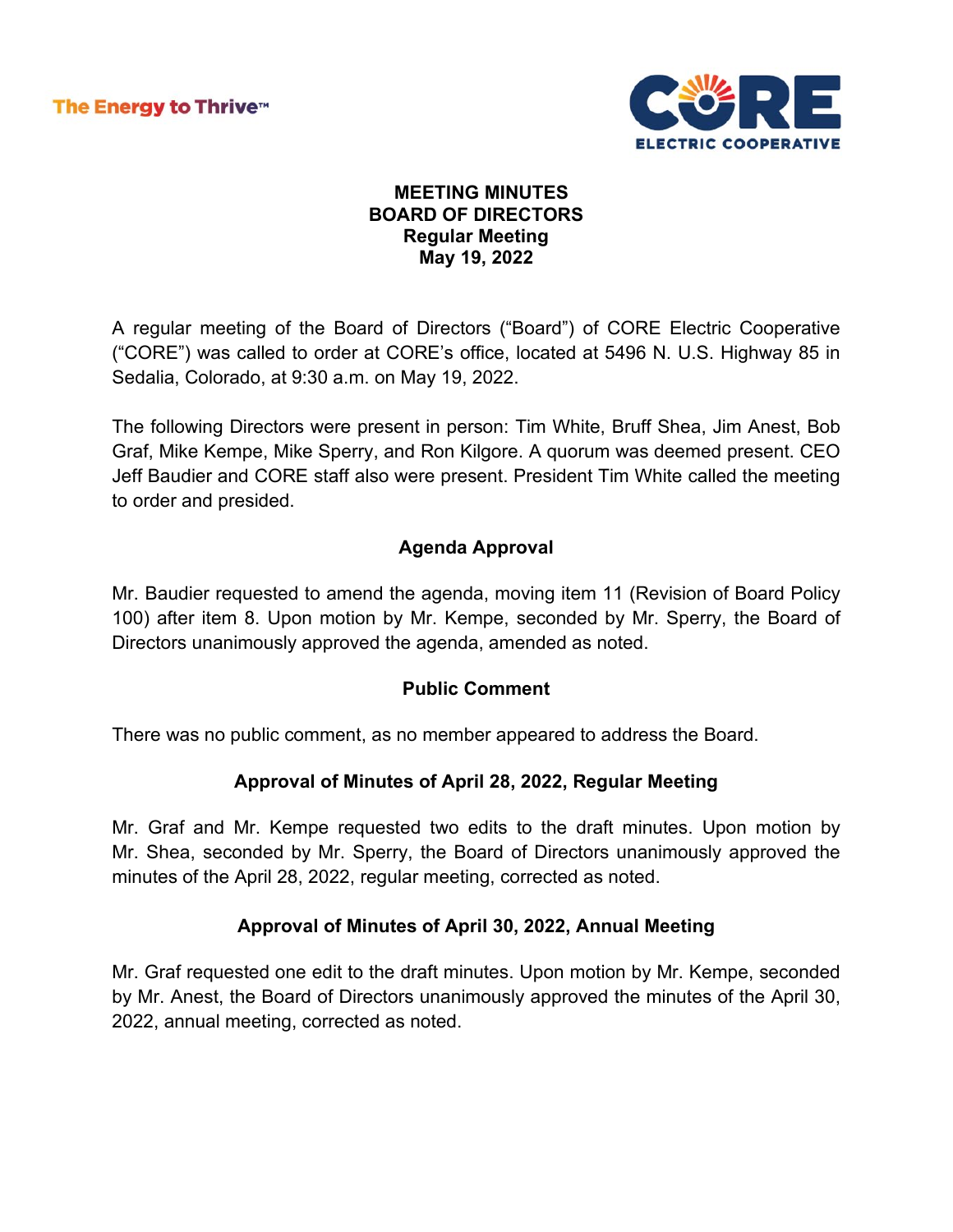# **Election of Officers**

Mr. Graf motioned to reappoint officers as they currently exist, seconded by Mr. Kempe. The Board of Directors unanimously reappointed all Cooperative Board Officers: Tim White as President, Bruff Shea as Vice President, Jim Anest as Secretary-Treasurer, and Mike Kempe as Assistant Secretary-Treasurer.

## **Appointment of Audit Committee Members**

Mr. Kilgore motioned to reappoint audit committee members as they currently exist, seconded by Mr. Kempe. The Board of Directors unanimously approved the following directors for the audit committee: Bob Graf, Jim Anest, and Bruff Shea.

#### **Approval of Resolution BR22-14: Stinson General Counsel Agreement**

Mr. Baudier recommended approval of Board Resolution BR22-14, approving an agreement to retain Stinson LLP., as outside General Counsel. Discussion followed. Upon motion by Mr. Anest, seconded by Mr. Graf, the Board of Directors unanimously adopted the following resolution, amended as noted:

# **BOARD RESOLUTION BR22-14**

WHEREAS,

CORE Electric Cooperative ("CORE") has engaged STINSON LLP ("STINSON") as legal counsel for various matters and advices as needed from time to time;

CORE has determined to eliminate its in-house Chief Legal Officer position indefinitely and have those functions provided by an outside General Counsel;

STINSON has submitted a fee proposal to CORE to provide such outside General Counsel services billable on a retainer basis in addition to those representations billed as separate specific matters. STINSON has also proposed to provide certain hourly rate tiered volume discounts for all legal work performed by STINSON on behalf of CORE;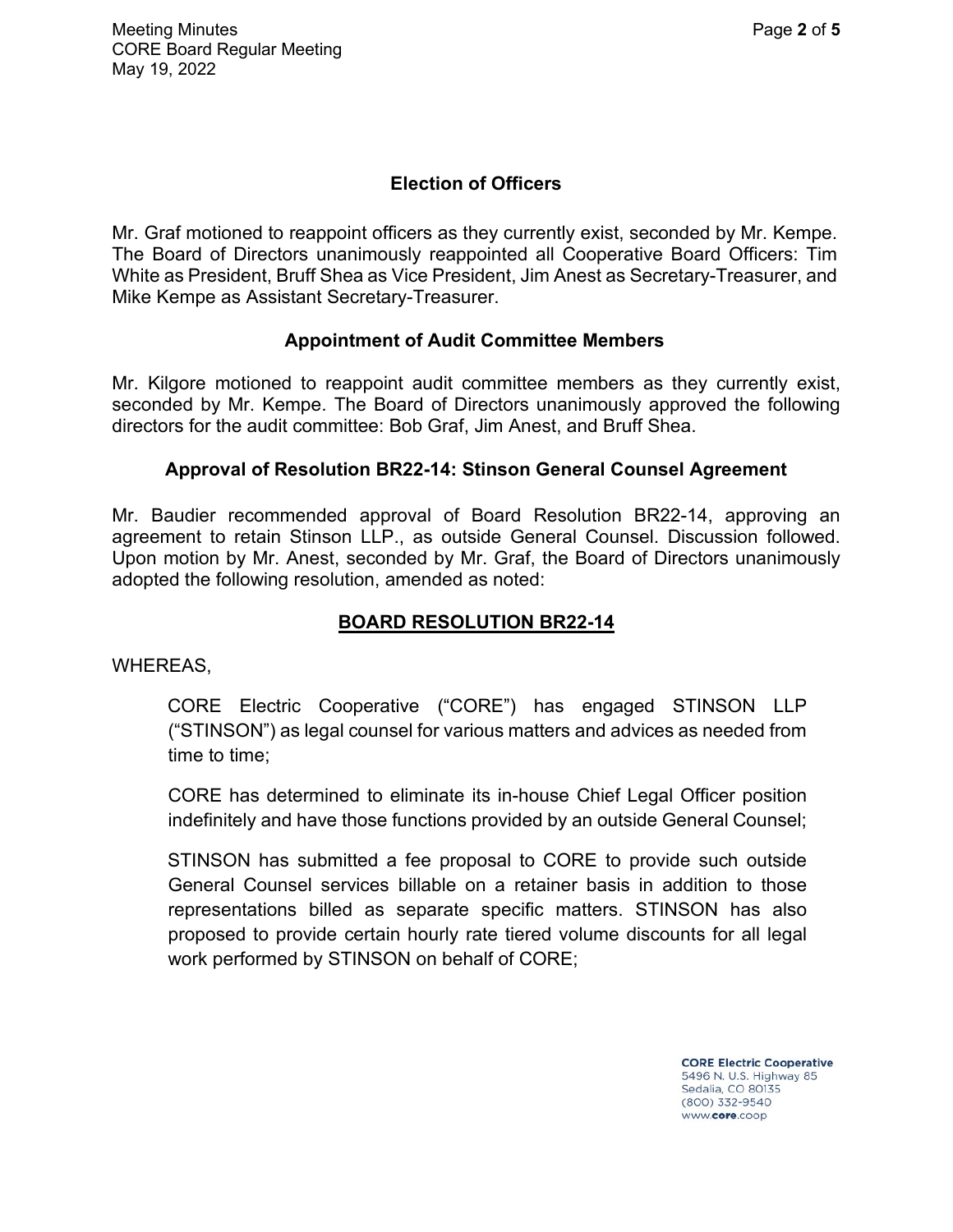The CEO and CFO have reviewed the STINSON proposal and recommend that the Board of Directors approve retaining STINSON as CORE's outside General Counsel upon the terms set forth in STINSON's fee proposal;

The Board of Directors has determined that such recommendation is in the best interest of CORE and its members;

Now, therefore, be it resolved that the Board of Directors hereby approves retaining STINSON for legal services as outside General Counsel and authorizes and directs the CEO to execute an engagement letter and any other documents necessary to retain STINSON upon the terms and conditions set forth in STINSON's proposal.

## **Approval of Resolution BR22-15: Elizabeth Construction Contract**

Mr. Shea, Mr. Kempe, and Mr. Sperry requested additional information regarding the project and bid process, to which Mark Jurgemeyer, Engineering Director, responded. Upon motion by Mr. Shea, seconded by Mr. Anest, the Board of Directors unanimously adopted the following resolution, amended as noted:

# **BOARD RESOLUTION BR22-15**

WHEREAS,

CORE Electric Cooperative ("CORE") intends to rebuild the Elizabeth Substation to add capacity and support load growth in the area;

CORE solicited and received proposals for the rebuild of the Elizabeth Substation on April 19, 2022, from six (6) prequalified contractors: Altitude Energy; Colorado Powerline, Inc.; Foothills Energy Services, Inc.; Great Southwestern Construction, Inc.; Interstate Electrical Contractors, Inc. and Ward Electric Company;

CORE's engineering staff and outside consultant have reviewed the technical requirements, schedules, and pricing of all bids received;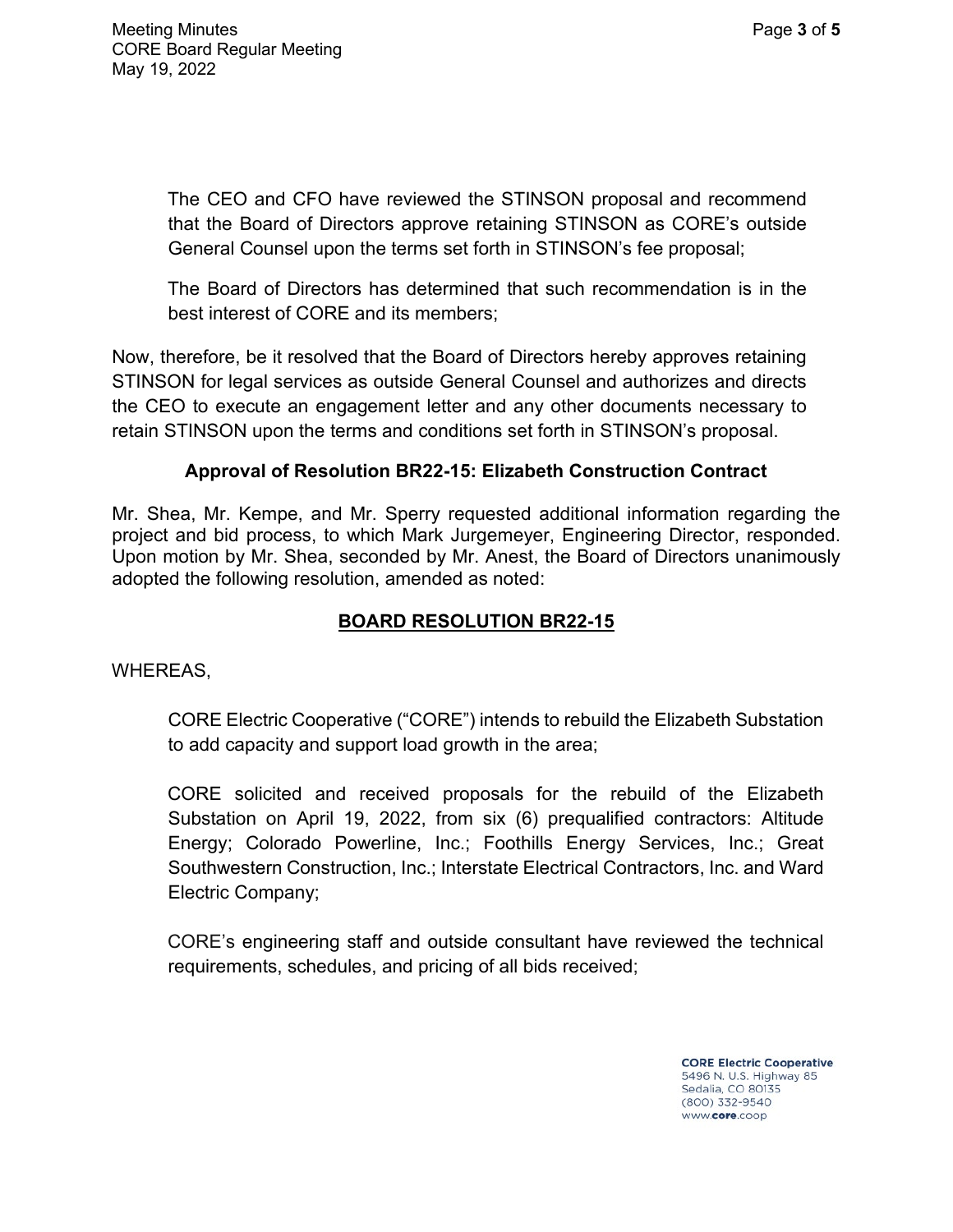The proposal selected was submitted by Colorado Powerline, Inc. in the amount of Two Million, Nine Hundred Thirty-Six Thousand, Two Hundred Fifty-Nine Dollars and Eighteen Cents (\$2,936,259.18);

CORE's engineering staff recommends a construction contract be awarded to Colorado Powerline, Inc. for the rebuild of the Elizabeth Substation;

NOW, THEREFORE, BE IT RESOLVED that the Board of Directors authorizes CORE's Chief Executive Officer to award a contract to Colorado Powerline, Inc for the construction of the Elizabeth Substation in the amount of Two Million, Nine Hundred Thirty-Six Thousand, Two Hundred Fifty-Nine Dollars and Eighteen Cents (\$2,936,259.18), and such additional amounts not to exceed fifteen percent (15%), if any, as may be reasonably necessary to complete the construction of the Elizabeth Substation consistent with such contract, and further authorizes the Chief Executive Officer to execute on behalf of CORE any documents necessary to effectuate such conveyance.

# **Revision of Board Policy 100**

Ms. Jones presented proposed changes to Board Policy 100 to the Board. Discussion followed. The Board of Directors requested that Ms. Jones provide more clarity on the proposed changes and present them to the Board at the June board meeting.

## **Presentation and Discussion re WPCA**

Chris Hildred, CORE's Power Supply Director, made a presentation to board members on wholesale power cost adjustments. Discussion followed.

#### **Rates Presentation**

David Stowe, CORE's Rates Analyst, made a presentation to board members on rates. Discussion followed.

## **CFC Forum 2022 Voting Delegate and Alternate Designation**